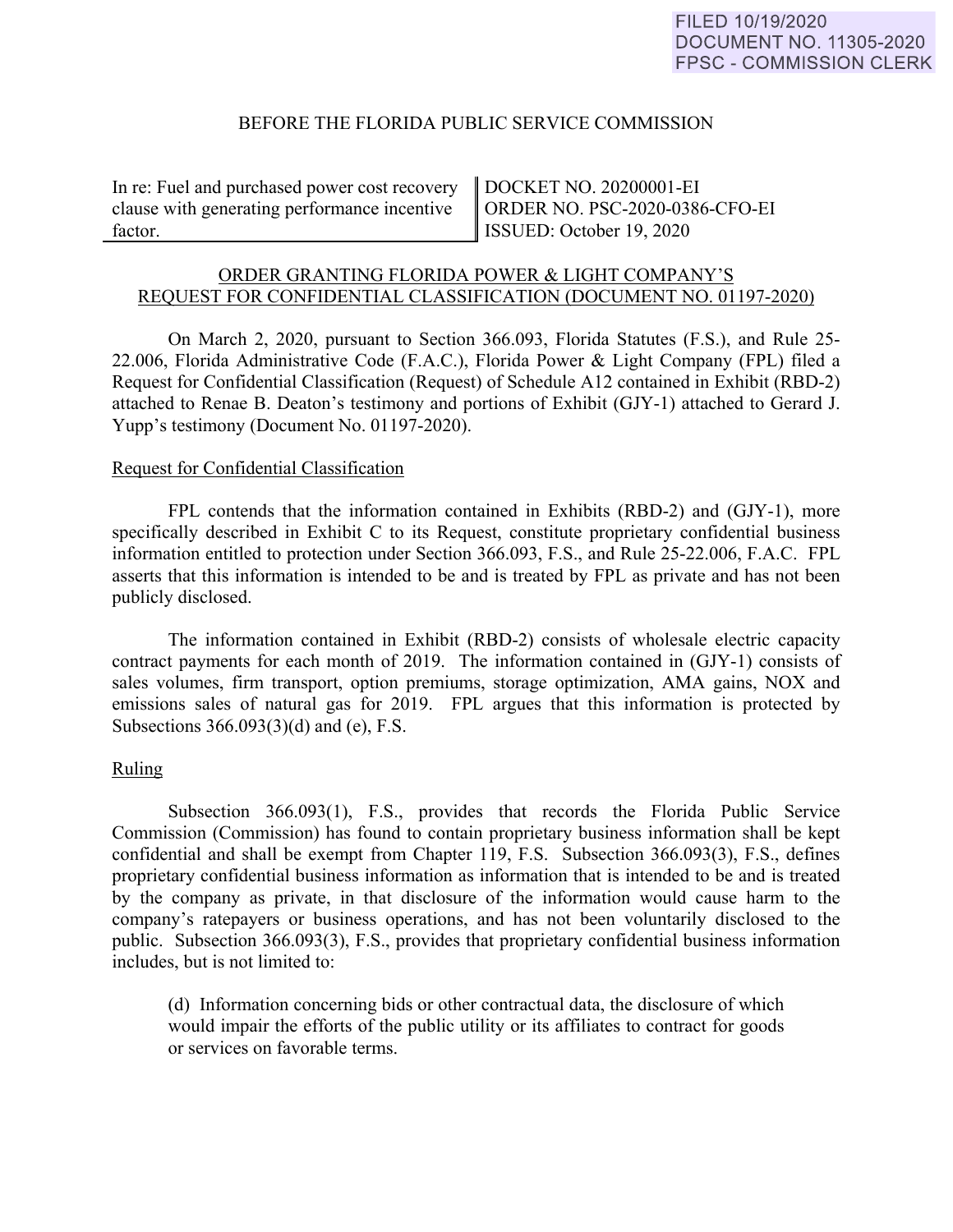(e) Information relating to competitive interests, the disclosure of which would impair the competitive business of the provider of the information.

Upon review, it appears the information and data provided in this request satisfies the criteria set forth in Subsection 366.093(3), F.S., for classification as proprietary confidential business information. The pricing terms of the capacity contracts appear to be "information concerning bids or other contractual data, the disclosure of which would impair the efforts of the public utility or its affiliates to contract for goods or services on favorable terms" and "information relating to competitive interests, the disclosure of which would impair the competitive business of the provider of the information." Thus the information identified in Document No. 01197-2020 shall be granted confidential classification.

Pursuant to Subsection 366.093(4), F.S., the information for which confidential classification is granted herein shall remain protected from disclosure for a period of up to 18 months from the date of issuance of this Order. At the conclusion of the 18-month period, the confidential information will no longer be exempt from Subsection 119.07(1), F.S., unless FPL or another affected person shows, and the Commission finds, that the records continue to contain proprietary confidential business information.

Based on the foregoing, it is hereby

 ORDERED by Commissioner Andrew Giles Fay, as Prehearing Officer, that Florida Power & Light Company's Request for Confidential Classification of Document No. 01197- 2020, is granted, as set forth herein. It is further

 ORDERED that the information in Document No. 01197-2020, for which confidential classification has been granted, shall remain protected from disclosure for a period of up to 18 months from the date of issuance of this Order. It is further

 ORDERED that this Order shall be the only notification by the Commission to the parties of the date of declassification of the materials discussed herein.